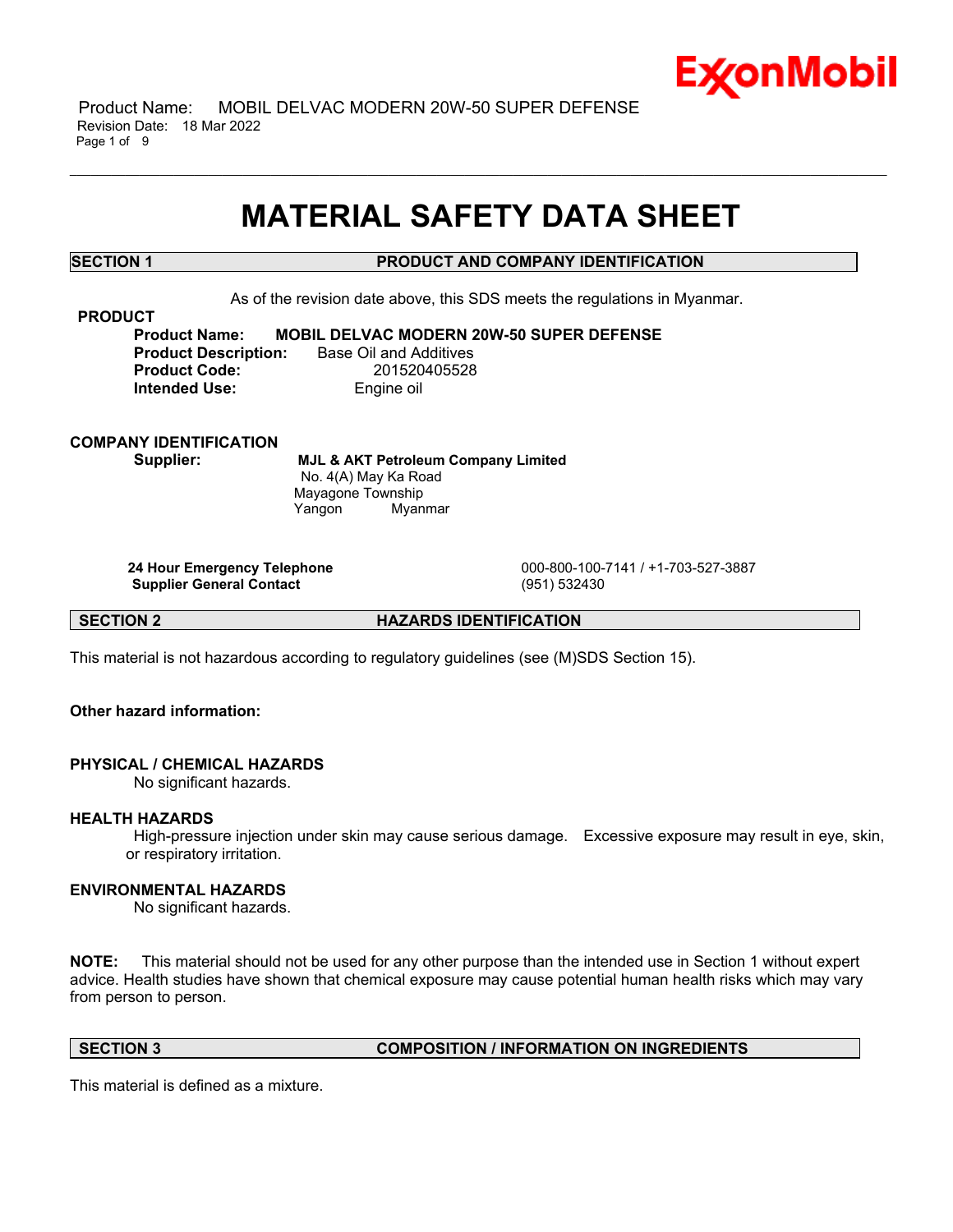

 Product Name: MOBIL DELVAC MODERN 20W-50 SUPER DEFENSE Revision Date: 18 Mar 2022 Page 2 of 9

#### **Hazardous Substance(s) or Complex Substance(s) required for disclosure**

| <b>Name</b>                     | CAS#        | Concentration* | <b>GHS Hazard Codes</b> |
|---------------------------------|-------------|----------------|-------------------------|
| ZINC ALKYL<br>. DITHIOPHOSPHATE | 113706-15-3 | $< 2.5\%$      | H303, H315, H318, H401, |
|                                 |             |                | H41                     |

\_\_\_\_\_\_\_\_\_\_\_\_\_\_\_\_\_\_\_\_\_\_\_\_\_\_\_\_\_\_\_\_\_\_\_\_\_\_\_\_\_\_\_\_\_\_\_\_\_\_\_\_\_\_\_\_\_\_\_\_\_\_\_\_\_\_\_\_\_\_\_\_\_\_\_\_\_\_\_\_\_\_\_\_\_\_\_\_\_\_\_\_\_\_\_\_\_\_\_\_\_\_\_\_\_\_\_\_\_\_\_\_\_\_\_\_\_\_

\* All concentrations are percent by weight unless ingredient is a gas. Gas concentrations are in percent by volume.

| <b>SECTION</b> | <b>FIRST AID MEASURES</b> |
|----------------|---------------------------|

#### **INHALATION**

Remove from further exposure. For those providing assistance, avoid exposure to yourself or others. Use adequate respiratory protection. If respiratory irritation, dizziness, nausea, or unconsciousness occurs, seek immediate medical assistance. If breathing has stopped, assist ventilation with a mechanical device or use mouth-to-mouth resuscitation.

### **SKIN CONTACT**

Wash contact areas with soap and water. If product is injected into or under the skin, or into any part of the body, regardless of the appearance of the wound or its size, the individual should be evaluated immediately by a physician as a surgical emergency. Even though initial symptoms from high pressure injection may be minimal or absent, early surgical treatment within the first few hours may significantly reduce the ultimate extent of injury.

# **EYE CONTACT**

Flush thoroughly with water. If irritation occurs, get medical assistance.

### **INGESTION**

First aid is normally not required. Seek medical attention if discomfort occurs.

### **NOTE TO PHYSICIAN**

None

# **SECTION 5 FIRE FIGHTING MEASURES**

### **EXTINGUISHING MEDIA**

**Appropriate Extinguishing Media:** Use water fog, foam, dry chemical or carbon dioxide (CO2) to extinguish flames.

**Inappropriate Extinguishing Media:** Straight streams of water

### **FIRE FIGHTING**

**Fire Fighting Instructions:** Evacuate area. Prevent run-off from fire control or dilution from entering streams, sewers or drinking water supply. Fire-fighters should use standard protective equipment and in enclosed spaces, self-contained breathing apparatus (SCBA). Use water spray to cool fire exposed surfaces and to protect personnel.

**Hazardous Combustion Products:** Aldehydes, Incomplete combustion products, Oxides of carbon, Smoke, Fume, Sulphur oxides

### **FLAMMABILITY PROPERTIES**

**Flash Point [Method]:** >200°C (392°F) [ASTM D-92] **Flammable Limits (Approximate volume % in air):** LEL: 0.9 UEL: 7.0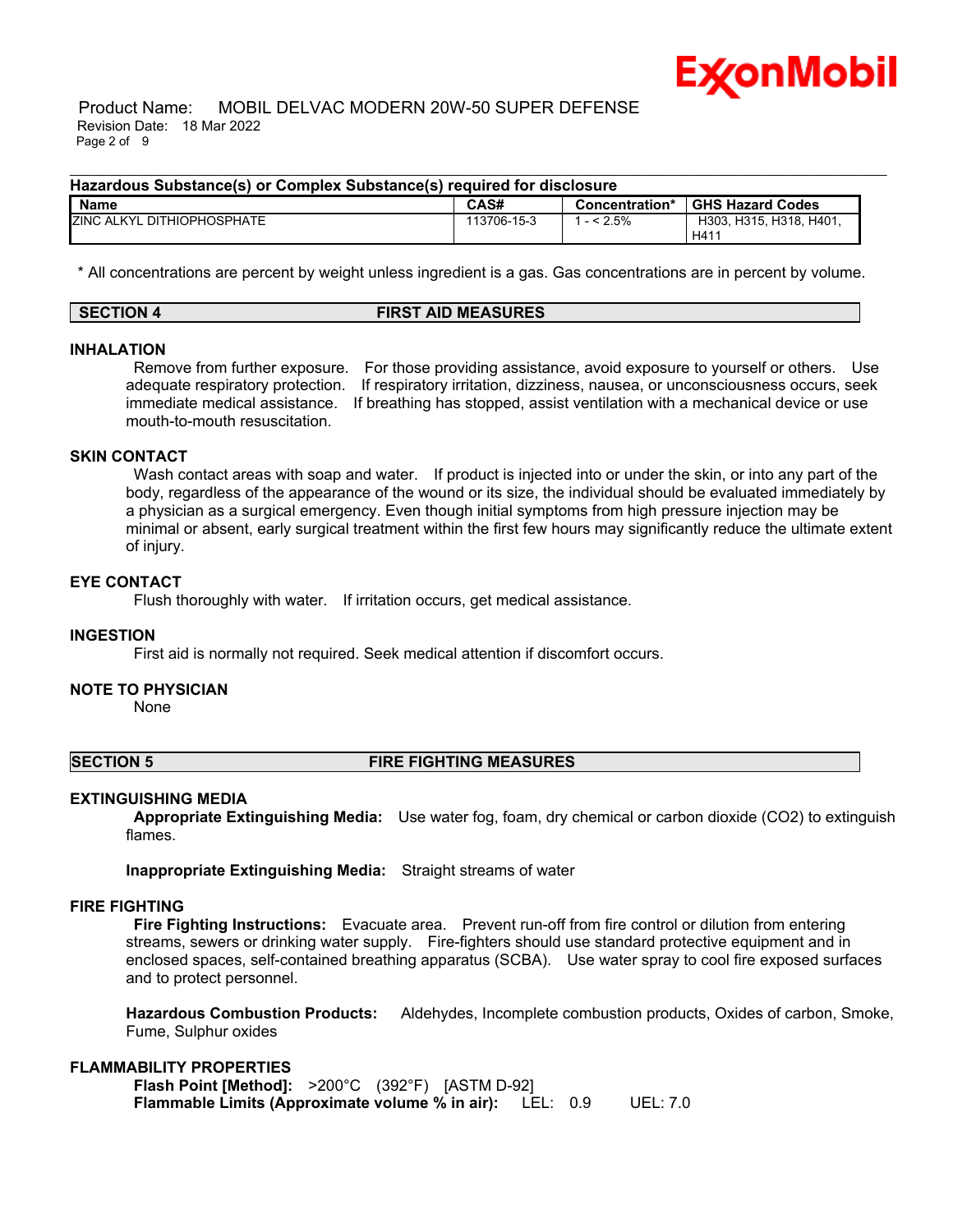

 Product Name: MOBIL DELVAC MODERN 20W-50 SUPER DEFENSE Revision Date: 18 Mar 2022 Page 3 of 9

# **Autoignition Temperature:** N/D

### **SECTION 6 ACCIDENTAL RELEASE MEASURES**

\_\_\_\_\_\_\_\_\_\_\_\_\_\_\_\_\_\_\_\_\_\_\_\_\_\_\_\_\_\_\_\_\_\_\_\_\_\_\_\_\_\_\_\_\_\_\_\_\_\_\_\_\_\_\_\_\_\_\_\_\_\_\_\_\_\_\_\_\_\_\_\_\_\_\_\_\_\_\_\_\_\_\_\_\_\_\_\_\_\_\_\_\_\_\_\_\_\_\_\_\_\_\_\_\_\_\_\_\_\_\_\_\_\_\_\_\_\_

# **NOTIFICATION PROCEDURES**

In the event of a spill or accidental release, notify relevant authorities in accordance with all applicable regulations.

# **PROTECTIVE MEASURES**

Avoid contact with spilled material. See Section 5 for fire fighting information. See the Hazard Identification Section for Significant Hazards. See Section 4 for First Aid Advice. See Section 8 for advice on the minimum requirements for personal protective equipment. Additional protective measures may be necessary, depending on the specific circumstances and/or the expert judgment of the emergency responders.

For emergency responders: Respiratory protection: respiratory protection will be necessary only in special cases, e.g., formation of mists. Half-face or full-face respirator with filter(s) for dust/organic vapor or Self Contained Breathing Apparatus (SCBA) can be used depending on the size of spill and potential level of exposure. If the exposure cannot be completely characterized or an oxygen deficient atmosphere is possible or anticipated, SCBA is recommended. Work gloves that are resistant to hydrocarbons are recommended. Gloves made of polyvinyl acetate (PVA) are not water-resistant and are not suitable for emergency use. Chemical goggles are recommended if splashes or contact with eyes is possible. Small spills: normal antistatic work clothes are usually adequate. Large spills: full body suit of chemical resistant, antistatic material is recommended.

### **SPILL MANAGEMENT**

**Land Spill:** Stop leak if you can do so without risk. Recover by pumping or with suitable absorbent.

**Water Spill:** Stop leak if you can do so without risk. Confine the spill immediately with booms. Warn other shipping. Remove from the surface by skimming or with suitable absorbents. Seek the advice of a specialist before using dispersants.

Water spill and land spill recommendations are based on the most likely spill scenario for this material; however, geographic conditions, wind, temperature, (and in the case of a water spill) wave and current direction and speed may greatly influence the appropriate action to be taken. For this reason, local experts should be consulted. Note: Local regulations may prescribe or limit action to be taken.

#### **ENVIRONMENTAL PRECAUTIONS**

Large Spills: Dyke far ahead of liquid spill for later recovery and disposal. Prevent entry into waterways, sewers, basements or confined areas.

# **SECTION 7 HANDLING AND STORAGE**

### **HANDLING**

Avoid contact with used product. Prevent small spills and leakage to avoid slip hazard. Material can accumulate static charges which may cause an electrical spark (ignition source). When the material is handled in bulk, an electrical spark could ignite any flammable vapors from liquids or residues that may be present (e.g., during switch-loading operations). Use proper bonding and/or earthing procedures. However, bonding and earthing may not eliminate the hazard from static accumulation. Consult local applicable standards for guidance. Additional references include American Petroleum Institute 2003 (Protection Against Ignitions Arising out of Static, Lightning and Stray Currents) or National Fire Protection Agency 77 (Recommended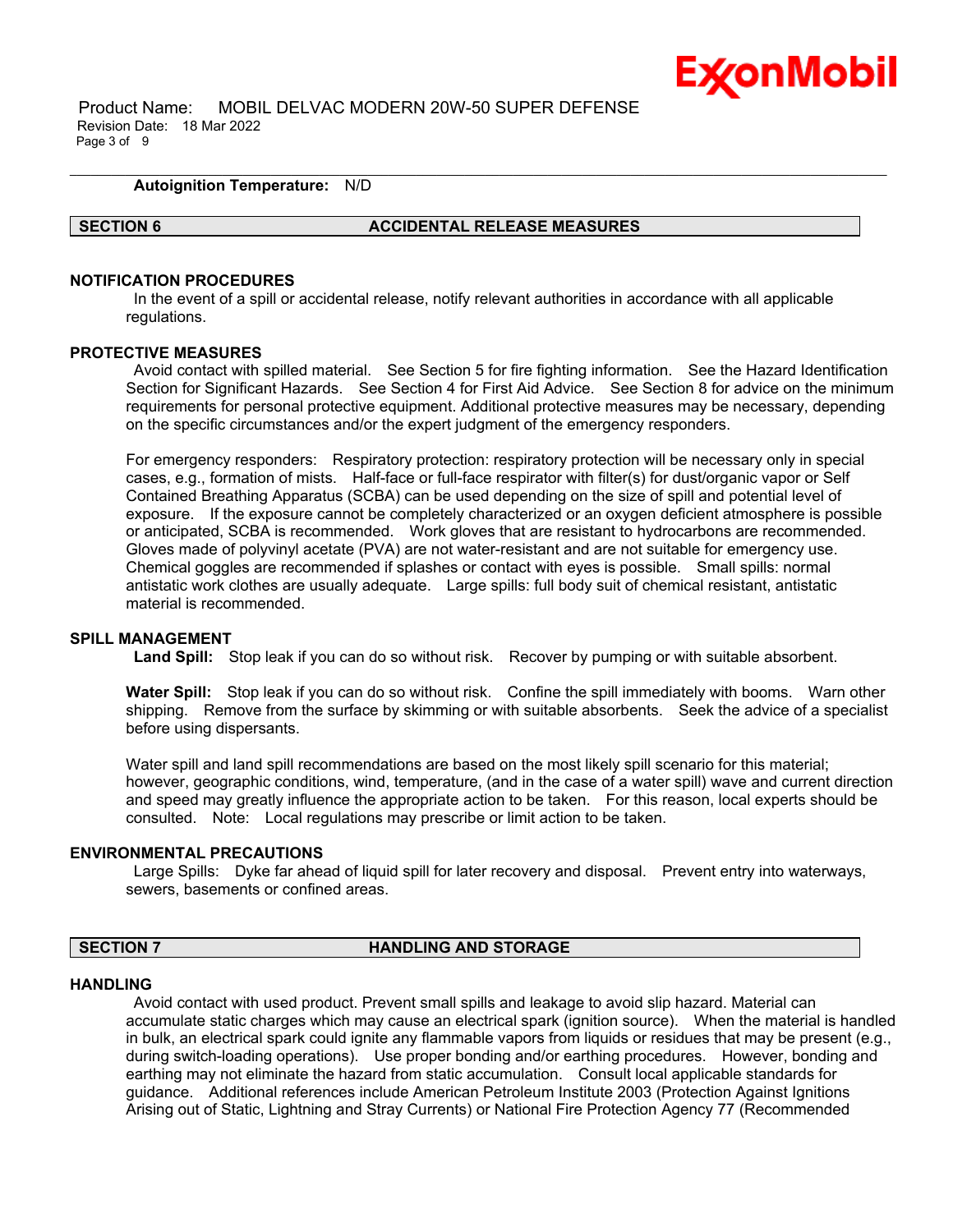

Practice on Static Electricity) or CENELEC CLC/TR 50404 (Electrostatics - Code of practice for the avoidance of hazards due to static electricity).

\_\_\_\_\_\_\_\_\_\_\_\_\_\_\_\_\_\_\_\_\_\_\_\_\_\_\_\_\_\_\_\_\_\_\_\_\_\_\_\_\_\_\_\_\_\_\_\_\_\_\_\_\_\_\_\_\_\_\_\_\_\_\_\_\_\_\_\_\_\_\_\_\_\_\_\_\_\_\_\_\_\_\_\_\_\_\_\_\_\_\_\_\_\_\_\_\_\_\_\_\_\_\_\_\_\_\_\_\_\_\_\_\_\_\_\_\_\_

**Static Accumulator:** This material is a static accumulator.

#### **STORAGE**

The type of container used to store the material may affect static accumulation and dissipation. Do not store in open or unlabelled containers.

# **SECTION 8 EXPOSURE CONTROLS / PERSONAL PROTECTION**

**Exposure limits/standards for materials that can be formed when handling this product:** When mists/aerosols can occur the following is recommended:  $5 \text{ mg/m}^3$  - ACGIH TLV (inhalable fraction).

NOTE: Limits/standards shown for guidance only. Follow applicable regulations.

### **ENGINEERING CONTROLS**

The level of protection and types of controls necessary will vary depending upon potential exposure conditions. Control measures to consider:

No special requirements under ordinary conditions of use and with adequate ventilation.

# **PERSONAL PROTECTION**

Personal protective equipment selections vary based on potential exposure conditions such as applications, handling practices, concentration and ventilation. Information on the selection of protective equipment for use with this material, as provided below, is based upon intended, normal usage.

**Respiratory Protection:** If engineering controls do not maintain airborne contaminant concentrations at a level which is adequate to protect worker health, an approved respirator may be appropriate. Respirator selection, use, and maintenance must be in accordance with regulatory requirements, if applicable. Types of respirators to be considered for this material include:

No special requirements under ordinary conditions of use and with adequate ventilation. Particulate

For high airborne concentrations, use an approved supplied-air respirator, operated in positive pressure mode. Supplied air respirators with an escape bottle may be appropriate when oxygen levels are inadequate, gas/vapour warning properties are poor, or if air purifying filter capacity/rating may be exceeded.

**Hand Protection:** Any specific glove information provided is based on published literature and glove manufacturer data. Glove suitability and breakthrough time will differ depending on the specific use conditions. Contact the glove manufacturer for specific advice on glove selection and breakthrough times for your use conditions. Inspect and replace worn or damaged gloves. The types of gloves to be considered for this material include:

No protection is ordinarily required under normal conditions of use. Nitrile,Viton

**Eye Protection:** If contact is likely, safety glasses with side shields are recommended.

**Skin and Body Protection:** Any specific clothing information provided is based on published literature or manufacturer data. The types of clothing to be considered for this material include:

No skin protection is ordinarily required under normal conditions of use. In accordance with good industrial hygiene practices, precautions should be taken to avoid skin contact.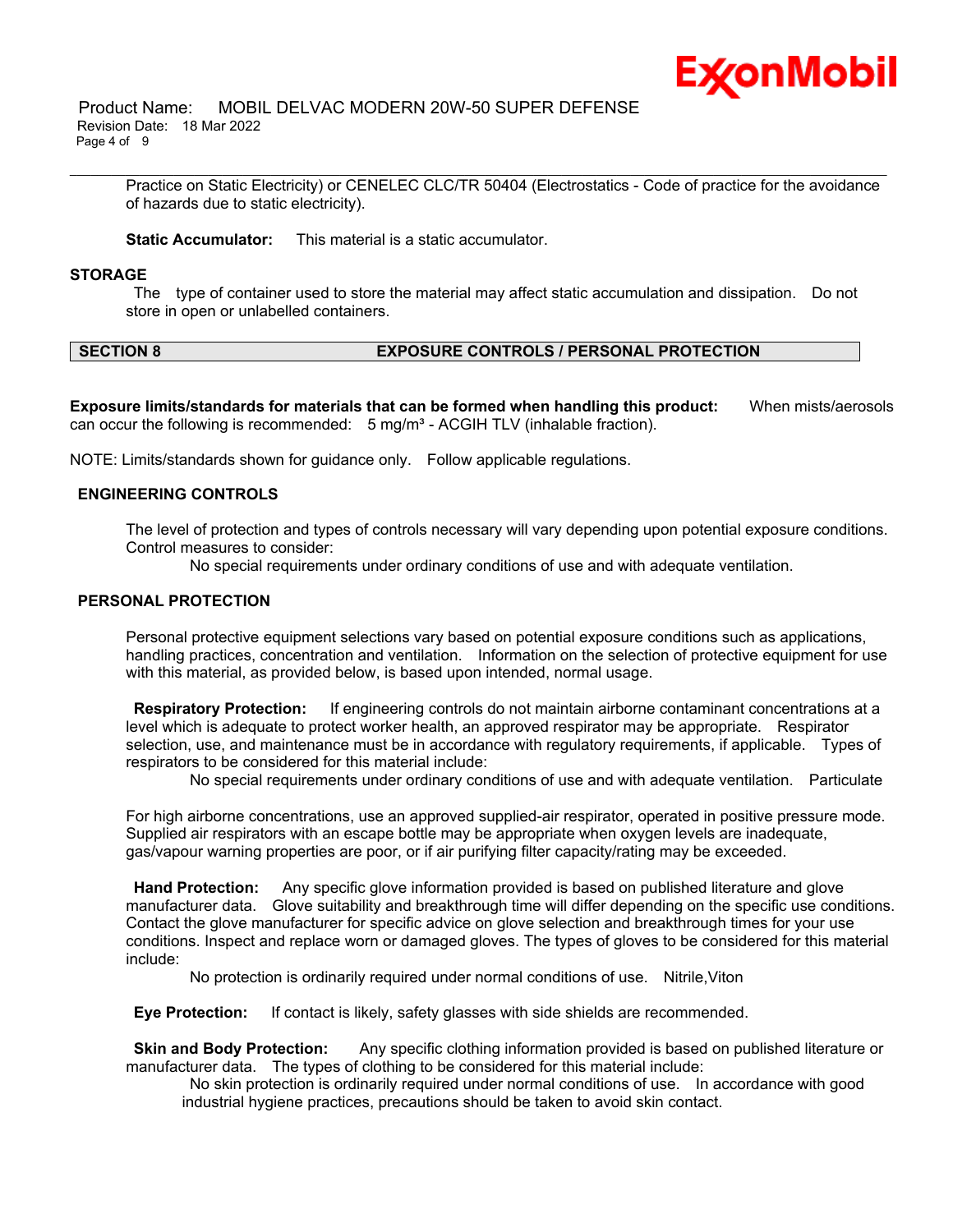

 Product Name: MOBIL DELVAC MODERN 20W-50 SUPER DEFENSE Revision Date: 18 Mar 2022 Page 5 of 9

**Specific Hygiene Measures:** Always observe good personal hygiene measures, such as washing after handling the material and before eating, drinking, and/or smoking. Routinely wash work clothing and protective equipment to remove contaminants. Discard contaminated clothing and footwear that cannot be cleaned. Practice good housekeeping.

\_\_\_\_\_\_\_\_\_\_\_\_\_\_\_\_\_\_\_\_\_\_\_\_\_\_\_\_\_\_\_\_\_\_\_\_\_\_\_\_\_\_\_\_\_\_\_\_\_\_\_\_\_\_\_\_\_\_\_\_\_\_\_\_\_\_\_\_\_\_\_\_\_\_\_\_\_\_\_\_\_\_\_\_\_\_\_\_\_\_\_\_\_\_\_\_\_\_\_\_\_\_\_\_\_\_\_\_\_\_\_\_\_\_\_\_\_\_

## **ENVIRONMENTAL CONTROLS**

Comply with applicable environmental regulations limiting discharge to air, water and soil. Protect the environment by applying appropriate control measures to prevent or limit emissions.

#### **SECTION 9 PHYSICAL AND CHEMICAL PROPERTIES**

**Note: Physical and chemical properties are provided for safety, health and environmental considerations only and may not fully represent product specifications. Contact the Supplier for additional information.**

# **GENERAL INFORMATION**

**Physical State:** Liquid **Colour:** Brown **Odour:** Characteristic **Odour Threshold:** N/D

**IMPORTANT HEALTH, SAFETY, AND ENVIRONMENTAL INFORMATION**

**Relative Density (at 15 °C):** 0.88 **Flammability (Solid, Gas):** N/A **Flash Point [Method]:** >200°C (392°F) [ASTM D-92] **Flammable Limits (Approximate volume % in air):** LEL: 0.9 UEL: 7.0 **Autoignition Temperature:** N/D **Boiling Point / Range:** > 316°C (600°F) **Decomposition Temperature:** N/D **Vapour Density (Air = 1):** > 2 at 101 kPa **Vapour Pressure:** < 0.013 kPa (0.1 mm Hg) at 20 °C **Evaporation Rate (n-butyl acetate = 1):** N/D **pH:** N/A **Log Pow (n-Octanol/Water Partition Coefficient):** > 3.5 **Solubility in Water:** Negligible **Viscosity:** 169 cSt (169 mm2/sec) at 40ºC | 19.3 cSt (19.3 mm2/sec) at 100°C [ASTM D 445] **Oxidizing Properties:** See Hazards Identification Section.

# **OTHER INFORMATION**

**Freezing Point:** N/D **Melting Point:** N/A **Pour Point:** -27°C (-17°F) [ASTM D97] **DMSO Extract (mineral oil only), IP-346:** < 3 %wt

# **SECTION 10 STABILITY AND REACTIVITY**

**STABILITY:** Material is stable under normal conditions.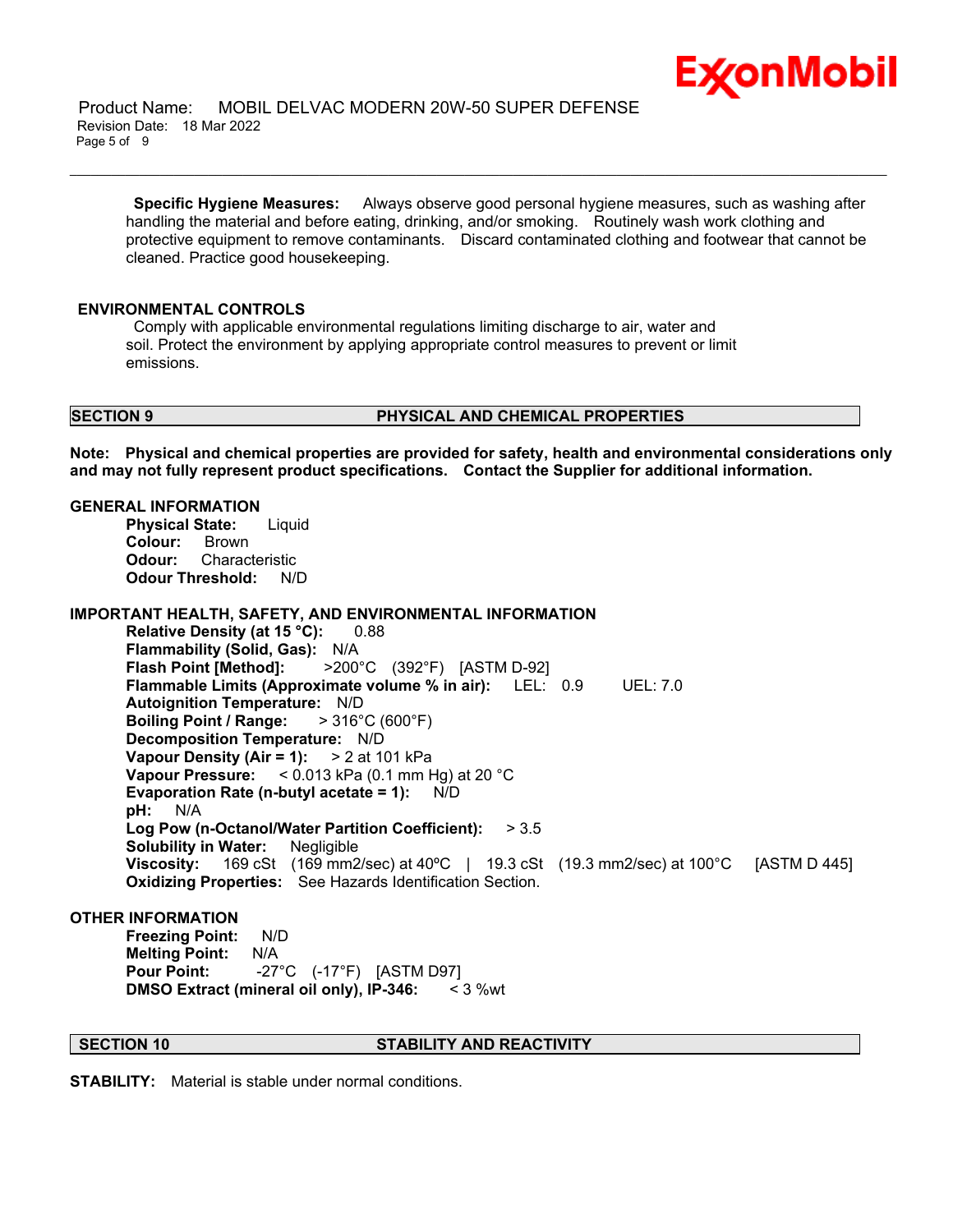Product Name: MOBIL DELVAC MODERN 20W-50 SUPER DEFENSE Revision Date: 18 Mar 2022 Page 6 of 9

**CONDITIONS TO AVOID:** Excessive heat. High energy sources of ignition.

# **MATERIALS TO AVOID:** Strong oxidisers

**HAZARDOUS DECOMPOSITION PRODUCTS:** Material does not decompose at ambient temperatures.

**POSSIBILITY OF HAZARDOUS REACTIONS:** Hazardous polymerization will not occur.

# **SECTION 11 TOXICOLOGICAL INFORMATION**

\_\_\_\_\_\_\_\_\_\_\_\_\_\_\_\_\_\_\_\_\_\_\_\_\_\_\_\_\_\_\_\_\_\_\_\_\_\_\_\_\_\_\_\_\_\_\_\_\_\_\_\_\_\_\_\_\_\_\_\_\_\_\_\_\_\_\_\_\_\_\_\_\_\_\_\_\_\_\_\_\_\_\_\_\_\_\_\_\_\_\_\_\_\_\_\_\_\_\_\_\_\_\_\_\_\_\_\_\_\_\_\_\_\_\_\_\_\_

# **INFORMATION ON TOXICOLOGICAL EFFECTS**

| <b>Hazard Class</b>                                               | <b>Conclusion / Remarks</b>                                                                                       |  |  |
|-------------------------------------------------------------------|-------------------------------------------------------------------------------------------------------------------|--|--|
| Inhalation                                                        |                                                                                                                   |  |  |
| Acute Toxicity: No end point data for<br>material.                | Minimally Toxic. Based on assessment of the components.                                                           |  |  |
| Irritation: No end point data for material.                       | Negligible hazard at ambient/normal handling temperatures.                                                        |  |  |
| Ingestion                                                         |                                                                                                                   |  |  |
| Acute Toxicity: No end point data for<br>material.                | Minimally Toxic. Based on assessment of the components.                                                           |  |  |
| <b>Skin</b>                                                       |                                                                                                                   |  |  |
| Acute Toxicity: No end point data for<br>Imaterial.               | Minimally Toxic. Based on assessment of the components.                                                           |  |  |
| Skin Corrosion/Irritation: No end point data<br>for material.     | Negligible irritation to skin at ambient temperatures. Based on<br>assessment of the components.                  |  |  |
| <b>Eye</b>                                                        |                                                                                                                   |  |  |
| Serious Eye Damage/Irritation: No end point<br>data for material. | May cause mild, short-lasting discomfort to eyes. Based on<br>assessment of the components.                       |  |  |
| <b>Sensitisation</b>                                              |                                                                                                                   |  |  |
| Respiratory Sensitization: No end point data<br>for material.     | Not expected to be a respiratory sensitizer.                                                                      |  |  |
| Skin Sensitization: No end point data for<br>material.            | Not expected to be a skin sensitizer. Based on assessment of the<br>components.                                   |  |  |
| Aspiration: Data available.                                       | Not expected to be an aspiration hazard. Based on physico-<br>chemical properties of the material.                |  |  |
| Germ Cell Mutagenicity: No end point data<br>for material.        | Not expected to be a germ cell mutagen. Based on assessment of<br>the components.                                 |  |  |
| Carcinogenicity: No end point data for<br>lmaterial.              | Not expected to cause cancer. Based on assessment of the<br>components.                                           |  |  |
| Reproductive Toxicity: No end point data<br>for material.         | Not expected to be a reproductive toxicant. Based on assessment<br>of the components.                             |  |  |
| Lactation: No end point data for material.                        | Not expected to cause harm to breast-fed children.                                                                |  |  |
| <b>Specific Target Organ Toxicity (STOT)</b>                      |                                                                                                                   |  |  |
| Single Exposure: No end point data for<br>lmaterial.              | Not expected to cause organ damage from a single exposure.                                                        |  |  |
| Repeated Exposure: No end point data for<br>material.             | Not expected to cause organ damage from prolonged or repeated<br>exposure. Based on assessment of the components. |  |  |

# **OTHER INFORMATION**

### **For the product itself:**

Diesel engine oils: Not carcinogenic in animals tests. Used and unused diesel engine oils did not produce any carcinogenic effects in chronic mouse skin painting studies. Oils that are used in gasoline engines may become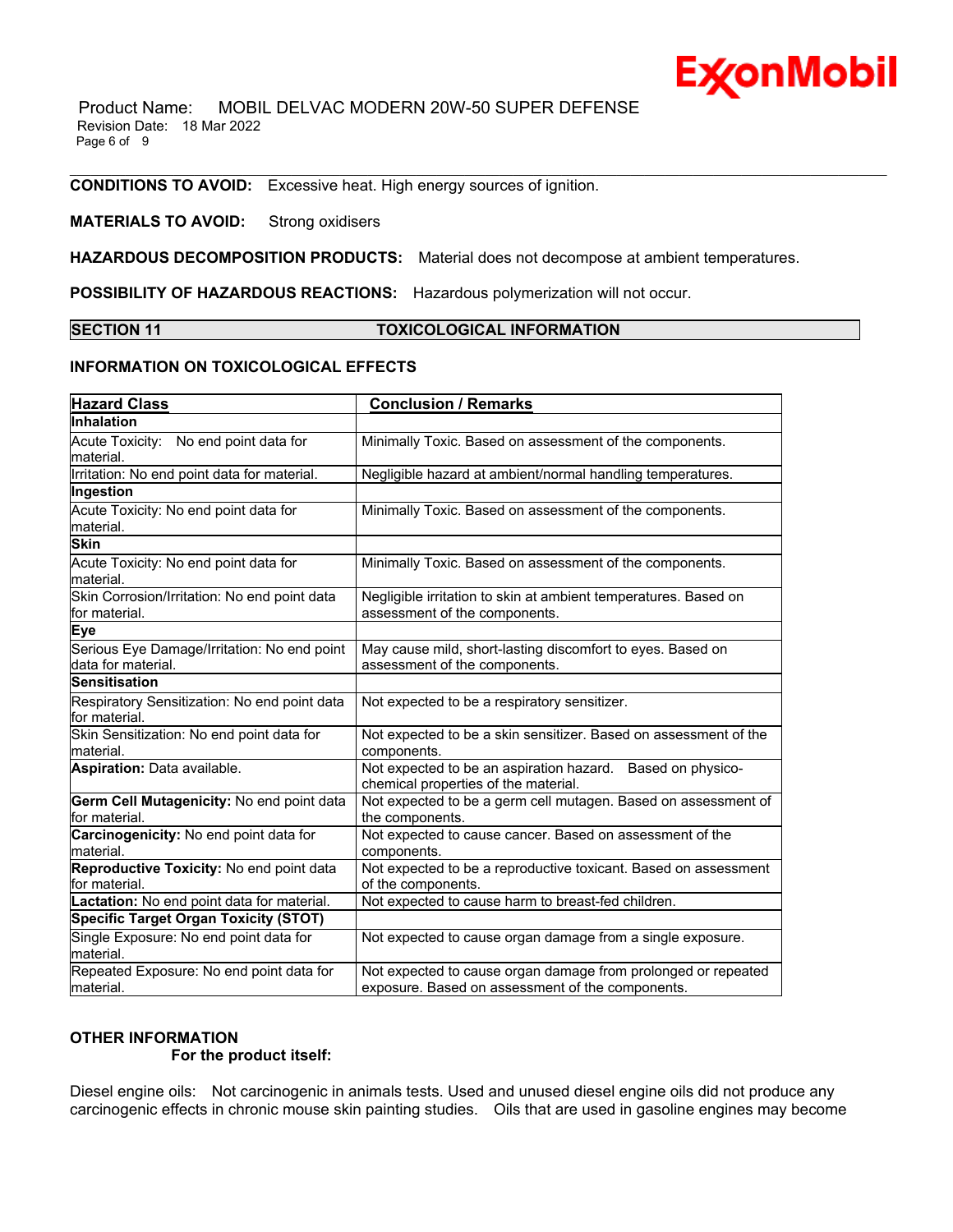hazardous and display the following properties: Carcinogenic in animal tests. Caused mutations in vitro. Possible allergen and photoallergen. Contains polycyclic aromatic compounds (PAC) from combustion products of gasoline and/or thermal degradation products.

\_\_\_\_\_\_\_\_\_\_\_\_\_\_\_\_\_\_\_\_\_\_\_\_\_\_\_\_\_\_\_\_\_\_\_\_\_\_\_\_\_\_\_\_\_\_\_\_\_\_\_\_\_\_\_\_\_\_\_\_\_\_\_\_\_\_\_\_\_\_\_\_\_\_\_\_\_\_\_\_\_\_\_\_\_\_\_\_\_\_\_\_\_\_\_\_\_\_\_\_\_\_\_\_\_\_\_\_\_\_\_\_\_\_\_\_\_\_

Ex⁄onMobil

# **Contains:**

Base oil severely refined: Not carcinogenic in animal studies. Representative material passes IP-346, Modified Ames test, and/or other screening tests. Dermal and inhalation studies showed minimal effects; lung non-specific infiltration of immune cells, oil deposition and minimal granuloma formation. Not sensitising in test animals.

# **IARC Classification:**

**The following ingredients are cited on the lists below:** None.

|               | --REGULATORY LISTS SEARCHED-- |              |  |
|---------------|-------------------------------|--------------|--|
| 1 = $I$ ARC 1 | $2 = IARC 2A$                 | $3 = IARC2B$ |  |

# **SECTION 12 ECOLOGICAL INFORMATION**

The information given is based on data for the material, components of the material, or for similar materials, through the application of bridging principals.

# **ECOTOXICITY**

Material -- Not expected to be harmful to aquatic organisms.

# **MOBILITY**

 Base oil component -- Low solubility and floats and is expected to migrate from water to the land. Expected to partition to sediment and wastewater solids.

# **PERSISTENCE AND DEGRADABILITY**

**Biodegradation:**

Base oil component -- Expected to be inherently biodegradable

# **BIOACCUMULATION POTENTIAL**

 Base oil component -- Has the potential to bioaccumulate, however metabolism or physical properties may reduce the bioconcentration or limit bioavailability.

# **SECTION 13 DISPOSAL CONSIDERATIONS**

Disposal recommendations based on material as supplied. Disposal must be in accordance with current applicable laws and regulations, and material characteristics at time of disposal.

### **DISPOSAL RECOMMENDATIONS**

Product is suitable for burning in an enclosed controlled burner for fuel value or disposal by supervised incineration at very high temperatures to prevent formation of undesirable combustion products.

**Empty Container Warning** Empty Container Warning (where applicable): Empty containers may contain residue and can be dangerous. Do not attempt to refill or clean containers without proper instructions. Empty drums should be completely drained and safely stored until appropriately reconditioned or disposed. Empty containers should be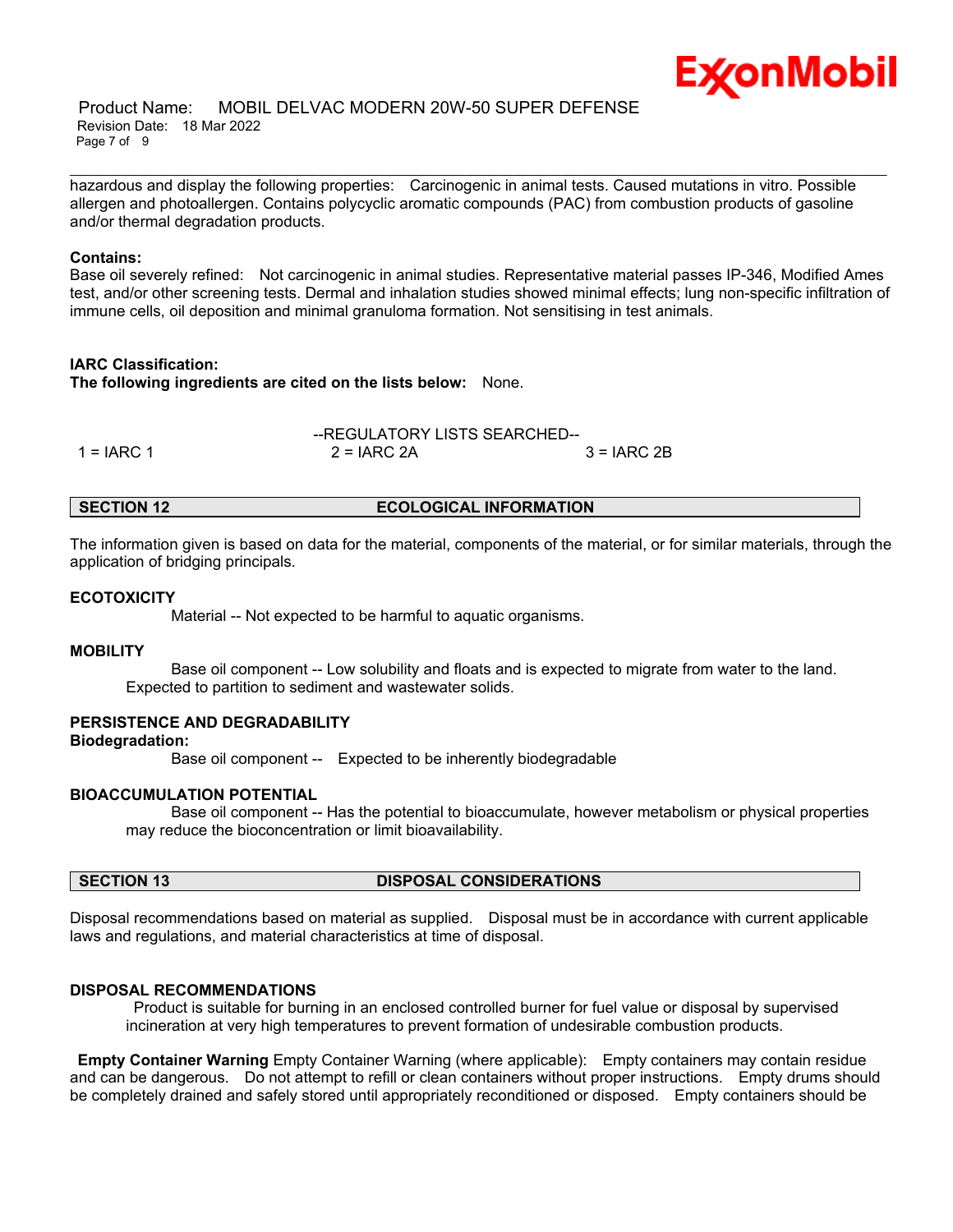

 Product Name: MOBIL DELVAC MODERN 20W-50 SUPER DEFENSE Revision Date: 18 Mar 2022 Page 8 of 9

taken for recycling, recovery, or disposal through suitably qualified or licensed contractor and in accordance with governmental regulations. DO NOT PRESSURISE, CUT, WELD, BRAZE, SOLDER, DRILL, GRIND, OR EXPOSE SUCH CONTAINERS TO HEAT, FLAME, SPARKS, STATIC ELECTRICITY, OR OTHER SOURCES OF IGNITION. THEY MAY EXPLODE AND CAUSE INJURY OR DEATH.

\_\_\_\_\_\_\_\_\_\_\_\_\_\_\_\_\_\_\_\_\_\_\_\_\_\_\_\_\_\_\_\_\_\_\_\_\_\_\_\_\_\_\_\_\_\_\_\_\_\_\_\_\_\_\_\_\_\_\_\_\_\_\_\_\_\_\_\_\_\_\_\_\_\_\_\_\_\_\_\_\_\_\_\_\_\_\_\_\_\_\_\_\_\_\_\_\_\_\_\_\_\_\_\_\_\_\_\_\_\_\_\_\_\_\_\_\_\_

# **SECTION 14 TRANSPORT INFORMATION**

- **LAND** : Not Regulated for Land Transport
- **SEA (IMDG):** Not Regulated for Sea Transport according to IMDG-Code

**Marine Pollutant:** No

**AIR (IATA):** Not Regulated for Air Transport

# **SECTION 15 REGULATORY INFORMATION**

**This material is not considered hazardous according to the Prevention of Hazard from Chemical and Related Substances Rules.**

# **REGULATORY STATUS AND APPLICABLE LAWS AND REGULATIONS**

**Listed or exempt from listing/notification on the following chemical inventories :** AIIC, DSL, ENCS, IECSC, KECI, PICCS, TCSI, TSCA

# **SECTION 16 OTHER INFORMATION**

# **N/D = Not determined, N/A = Not applicable**

**KEY TO THE H-CODES CONTAINED IN SECTION 3 OF THIS DOCUMENT (for information only):**

H303: May be harmful if swallowed; Acute Tox Oral, Cat 5

H315: Causes skin irritation; Skin Corr/Irritation, Cat 2

H318: Causes serious eye damage; Serious Eye Damage/Irr, Cat 1

H401: Toxic to aquatic life; Acute Env Tox, Cat 2

H411: Toxic to aquatic life with long lasting effects; Chronic Env Tox, Cat 2

# **THIS MATERIAL SAFETY DATA SHEET CONTAINS THE FOLLOWING REVISIONS:** No revision information

----------------------------------------------------------------------------------------------------------------------------------------------------- The information and recommendations contained herein are, to the best of ExxonMobil's knowledge and belief, accurate and reliable as of the date issued. You can contact ExxonMobil to insure that this document is the most current available from ExxonMobil. The information and recommendations are offered for the user's consideration and examination. It is the user's responsibility to satisfy itself that the product is suitable for the intended use. If buyer repackages this product, it is the user's responsibility to insure proper health, safety and other necessary information is included with and/or on the container. Appropriate warnings and safe-handling procedures should be provided to handlers and users. Alteration of this document is strictly prohibited. Except to the extent required by law, republication or retransmission of this document, in whole or in part, is not permitted. The term, "ExxonMobil" is used for convenience, and may include any one or more of ExxonMobil Chemical Company, Exxon Mobil Corporation, or any